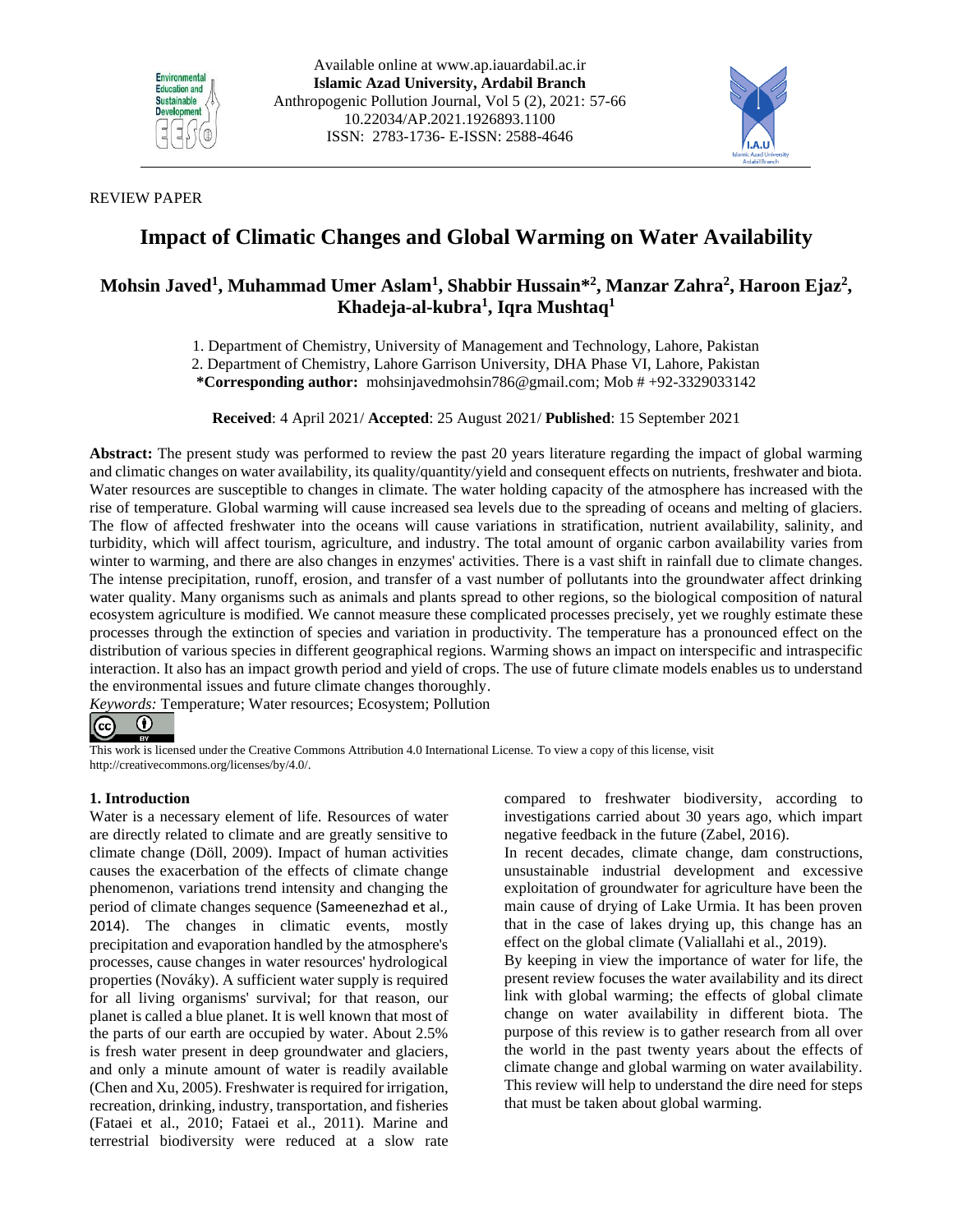#### **2. Materials and Methods**

Current studies are focused on reviewing the literature regarding the impact of global warming on water availability. The reported studies were consulted to discuss and evaluate water and climate, climate change and hydrological cycle, and global warming effects on water quality/quantity/yield, nutrients, freshwater, and biota. The studies also demonstrate the effects of water availability on an ecosystem and climatic changes on water availability.

The impacts of climate change and socioeconomic driving factors (derived from the IPCC's A2 and B2 scenarios) on potential global water stress are studied using a global water model (Alcamo et al., 2007). Bates et al., in their book, have linked data from different works published about climate change with water availability and water stress (Bates et al., 2008). Along with digitized river networks, numerical studies integrating climate model outputs, water budgets, and socioeconomic data are being conducted (Vörösmarty et al., 2000). Richardson and their fellows collected lake thermal profile data from various sources, including provincial and state agencies throughout the temperate deciduous forest region of northeastern North America (Richardson et al., 2017).

## **3. Results and Discussions**

## **Water and Climate**

Water is found on earth in many different forms, such as groundwater, lakes, rivers, and soil moisture (Walther et al., 2002). Water availability is essential for economic activity, human health, geophysical processes, and the ecosystem's working. Climate change causes the most

significant changes invaluable and excess water availability and has threatening effects (Shiklomanov, 1990). The essential climatic parameter is retaining the time period of water in the ocean and atmosphere (Milly et al., 2005). Hydrological retaining time period undergoes dramatic short-term water level changes mainly in the freshwater system (high surface to volume ratio) (Alcamo et al., 2007). The water holding capacity of the atmosphere is increased with the rise of temperature; approximately 4 % of water is increased with the rise in  $10^{\circ}$ F temperature (Bates et al., 2008). Various physiographic situations occur in the coniferous forest and elevated rangeland (Arnell, 2004). Affected fresh water is poured into oceans causing variations in different parameters such as stratification, nutrient availability, salinity, and turbidity (Vörösmarty et al., 2000). Hypoxia frequency rises when the Mississippi river discharge increases. When the inflow of water is reduced in little lakes, the dissolved organic carbon concentration is reduced. Water becomes transparent, resulting in more solar radiation absorption and an increase in thermoclines. More transparent lakes have higher near-surface warming and more significant increases in thermal stratification strength than the less transparent lakes. Figure 1 represents the lake thermal profile data from different sources (e.g., research stations, state and provincial agencies) throughout the temperate deciduous forest region of northeastern North America, from Maine to Pennsylvania, USA, and southern Ontario, CA (Richardson et al., 2017).



Figure 1: Location of study lakes for the northeastern North America (NENA) study. 1975 and 1985 cohort of lakes are represented as dark blue (*n* = 85) and light blue (*n* = 226) circles, respectively (Richardson et al., 2017)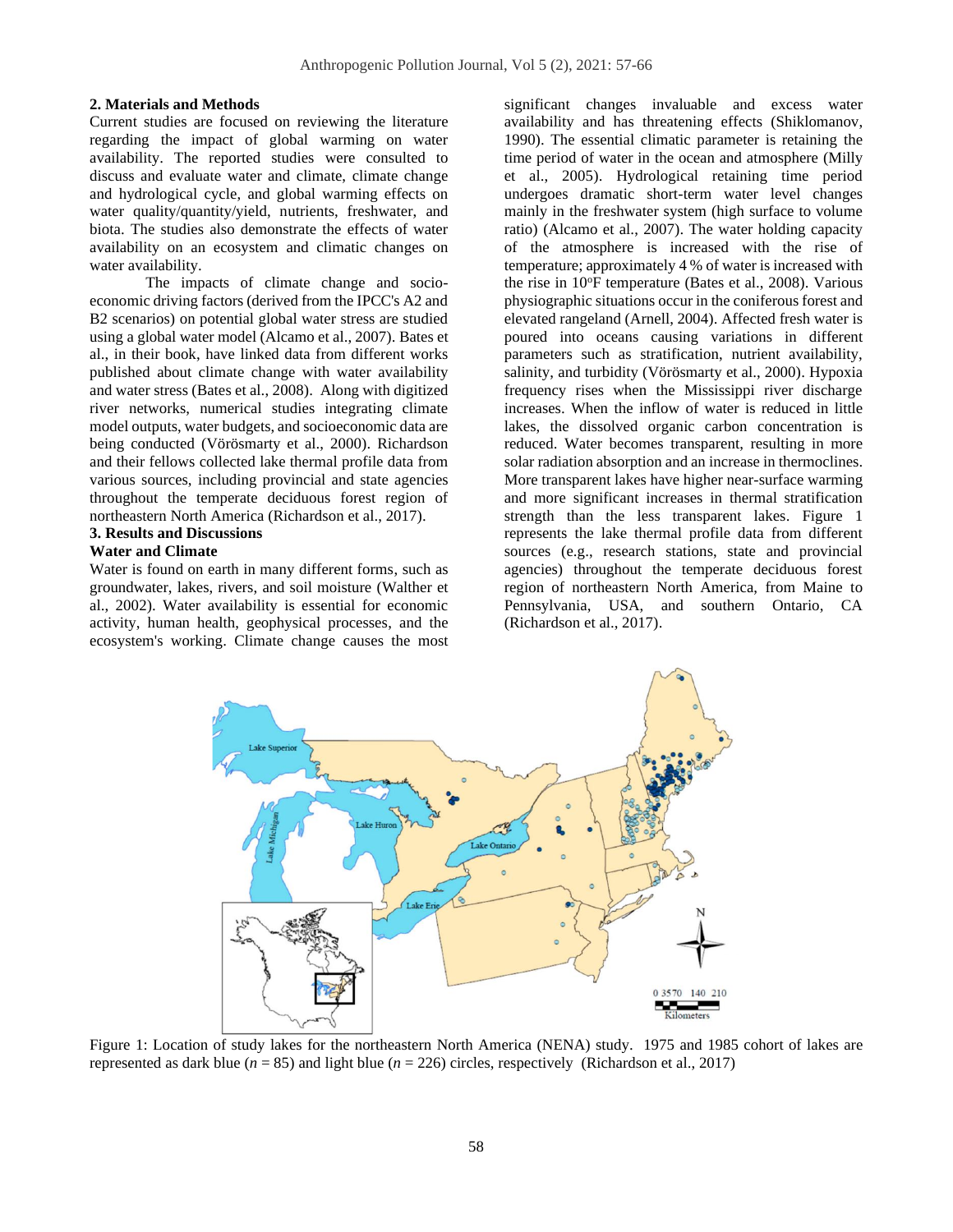The drinking water rate becomes high due to the diseases caused by pathogens in the environment (Lake, 2003). There are very few control and management systems to ensure the availability of drinking water. Global warming enhances changes in both regime seasonal runoff and variability inter-annual runoff; these are essential for water availability as variability occurs in average annual runoff (Vörösmarty et al., 2000).

Lakes are critically essential sentinels of climate change. However, the lake features, through the regions, e.g., trophic status, geography, geomorphology, mixing regime and transparency, etc., help in moderating the magnitude of the signal through climate change. Temperatures at the lake water surface are continuously being increased worldwide, highlighting the concerns about the lake ecosystem's future integrity. Homogeneous warming of lake waters is most significant in polymictic lakes, where frequent mixing distributes heat throughout water bodies (Richardson et al., 2017). There must be the use of various models in order to study and predict the concentration of greenhouse gases in the atmosphere. The use of various future climate models enables us to provide a complete understanding of these issues and future climate changes (Huntington, 2006).

Availability of water is essential for economic activity, human health, geophysical processes, and an ecosystem's working. Air is saturated with water vapor pressure, which depends on temperature and perturbations of the global water cycle due to an increase in global warming (Carpenter et al., 1992). Regional variables that are changed by global warming cause complications in hydrological cycles (Bates et al., 2008).

Climate change; the changes in the earth climate over long periods of time; mainly occur when the atmosphere's temperature is changed. Water resources and crop production suffer a lot due to climate changes, and it is a burning issue in the 21st century (Ficke et al., 2007). There is a significant relationship between agriculture, water, energy, and climate changes. It can never be denied that climate change has the worst effects on water availability. About 50% of freshwater is received from snowmelt and mountain runoff. Climate change causes threatening changes invaluable and excess water availability and quality (Xenopoulos et al., 2005). Drinking water quality and quantity are declined because of the municipal sewer system; glacier mountains are threatened, and it causes an increase in sea level. Climate warming enhances the melting of ice, converting freshwater into seawater; it has little effect on water supply (Araújo and Luoto, 2007). According to the United Nations Environment Programme, it should be highlighted that increase in population causes more requirements for agriculture.

As a result, a large amount of water is needed for irrigation which in turn increases pollution. Generally, it is estimated that greenhouse gases' rise badly affects the hydrological cycle (T. P. Barnett et al., 2005). The hydrological cycle is also known as the water cycle that

tells us about water flow the earth surface. About 97% of water is stored on our planet, and 0.001% in the atmosphere and the rest of the water is stored in ice caps, snow, and underground surfaces. In the hydrological cycle, water is exchanged between continents and the ocean. Because of that, it is termed the global hydrological cycle (Chahine, 1992). Due to the evaporation of oceans, the precipitation level is increased, contributing to the rise in the precipitation over land ratio. As a result, the large amount of water is transferred back as runoff (Oki and Kanae, 2006). Global warming, the elevated temperature of the earth because of increased greenhouse gases in the troposphere, significantly impacts water availability. Human activities release a large amount of  $CO<sub>2</sub>$  into the atmosphere. As a result, the temperature is increased from 2.6 °C to 4.8 °C (Zhu et al., 2017). The modification in the freshwater ecosystem is related to spatial and temporal scale because this effect is measured. It is known that global warming, which is one of the prime causes of climate change and very harmful for the freshwater organization. It is estimated that the worst adverse effects of global warming will arise in future for example heat stock through which longer drought or flooding will occur. Hydrological retaining time period may undergo dramatic short term changes in water level mostly in fresh water system (high surface to volume ratio) (Schindler, 2001).

Due to the increase of solar radiation and decrease of water level, the temperature is increased. As a result, aquatic life as fishes, phytoplanktons, corals, reefs, and other biota are badly affected by these changes, and tolerance factor becomes low, leading to the change of complete organization freshwater (Winder and Schindler, 2004). Due to the water system's increased temperature, cyanobacteria's unwanted growth will occur, so irrigation and drinking water become toxic, so there must be a planned system for the utilization of water (Wagner et al., 2016).

#### **Climate change and hydrological cycle**

Climate is the earth's variation over a long time, mostly when the variation in temperature of the atmosphere has occurred. Anything that causes changes in the incoming and outgoing solar radiation and energy distribution in the atmosphere, land, and oceans will change the climate (Houghton et al., 1992). Increased greenhouse gases in the atmosphere will affect the parameters that contribute to cool and warm biz on the earth's surface. The amounts of each greenhouse gas will cause the climate's direct warming and consequent adverse effects on temperature, density, wind, particle count, and precipitation (Change, 2014).

The hydrological cycle is the water cycle that tells us about the flow of water throughout the earth's surface. The hydrological cycle starts with water evaporation from the ocean surface; when the moist air rises, vapors condense to form clouds (Chahine, 1992). When water comes on the ground, two types of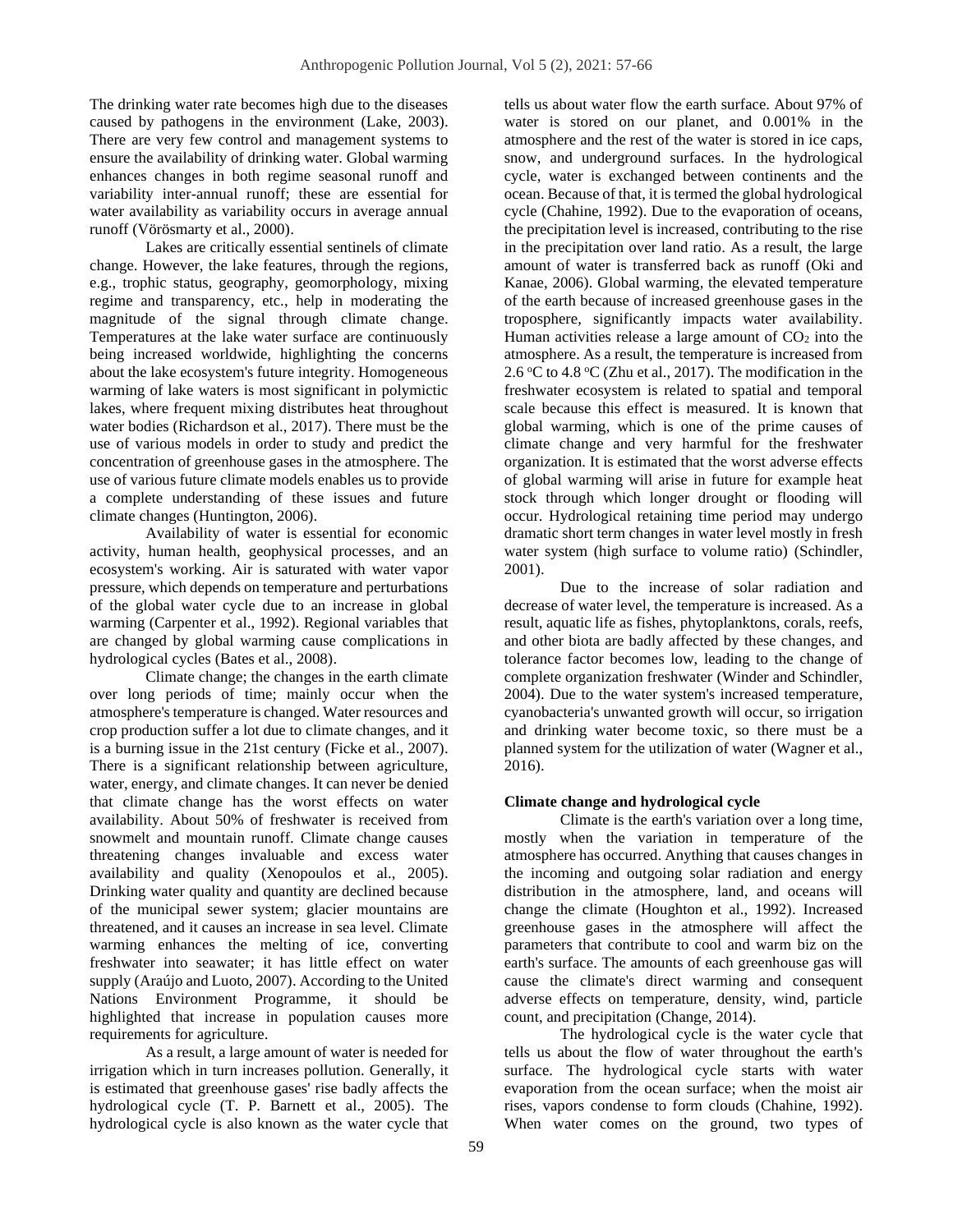mechanisms occur; one is that a small amount of water is transferred back to the air, and other water is absorbed by the earth's surface and acts as groundwater. To attain equilibrium, the water moves towards lakes and rivers and again moves back to oceans, and the process is repeated several times. When the hydrological cycle performs its work efficiently, the best out is snowfall (Lettenmaier et al., 1999). Conversion of energy in the water cycle leads to a change in temperature. Water absorbs energy from the surrounding during evaporation, and a cooling effect is observed. When water condenses, it gives off much energy. As a result, warming occurs, directly affecting the climate (Ramanathan et al., 2001).

Climate change is the long-term seasonal variation due to an increase in greenhouse gases in the atmosphere. Water flows throughout the planets in different paths; it is a complex mechanism called the water cycle (Vörösmarty et al., 2000). Climate change has many observed effects on the hydrological cycle; these effects include varying the amount, timing, quality, and allocation of accessible water. Water availability affects various activities of the organism (Bala et al., 2008). The water cycle activity is changed as the climate cycle changes, such as climate become warmer when a large amount of water is evaporated from the reservoir. The water holding capacity of the atmosphere is increased when the temperature is raised; approximately 4% of water is increased with the rise in  $1^{\circ}$ F temperature. Worldwide observation shows that global warming's adverse effect is increased sea level based on two conditions one is spreading of oceans due to warming; secondly, the water level rises by melting glaciers. An alarming situation for an ecosystem's infrastructure is that salt water is added to freshwater used for an aquifer. To overcome the salinity, we have to use some specified

energy techniques (Held and Soden, 2006). Conferring to Intergovernmental Panel on changes in Climate, the rise in the level of greenhouse gases; significantly carbon dioxide increases the temperature of the atmosphere, which produces warming due to this outgoing level of infrared radiation is increased; it also results in the rise of temperature of earth and change in hydrological activity (Trenberth, 1999).

#### **Impact of global warming on water quantity**

Due to the dramatic increase in human activities hydrological cycle and climate are badly affected; the availability of resources in the geographical region is reduced, especially in the Mediterranean parts. As a result, severe water availability changes are observed because of the reduction in precipitation and heavy rain patterns. The lack of equilibrium between the water availability and its usage causes drought and may affect water resources' stability (Scanlon et al., 2007). Their outcomes are many folds and directly affect the economic session, including tourism, agriculture, and industry. Due to hydrological imbalance in the chemical composition of wateraccessible systems, there is a scarcity effect on river basin(Piao et al., 2010). Water that moves closer to the surface has a greater quantity of nutrients and pollutants; this amount is exceeded because of anthropogenic activity and simply by low diluted water. This is mainly related to several arid and partial arid river organizations (Navarro-Ortega et al., 2012). Figure 2 shows changes in annual surface soil moisture per year over the period 1988 to 2010 based on multisatellite datasets. Surface soil moisture exhibits wetting trends in the Northeast, Florida, upper Midwest, and Northwest, and drying trends almost everywhere else.



Figure 2: Annual surface soil moisture trends from 1988-2010 (El Sharif et al., 2015)

#### **Effects of global change on water yield**

In the next few years, it is indicated that there will be a temperature rise, but precipitation will change from one region to the other. On crop productivity, different climate change effects are related to the water yield and water soil balance (Jha et al., 2006). Various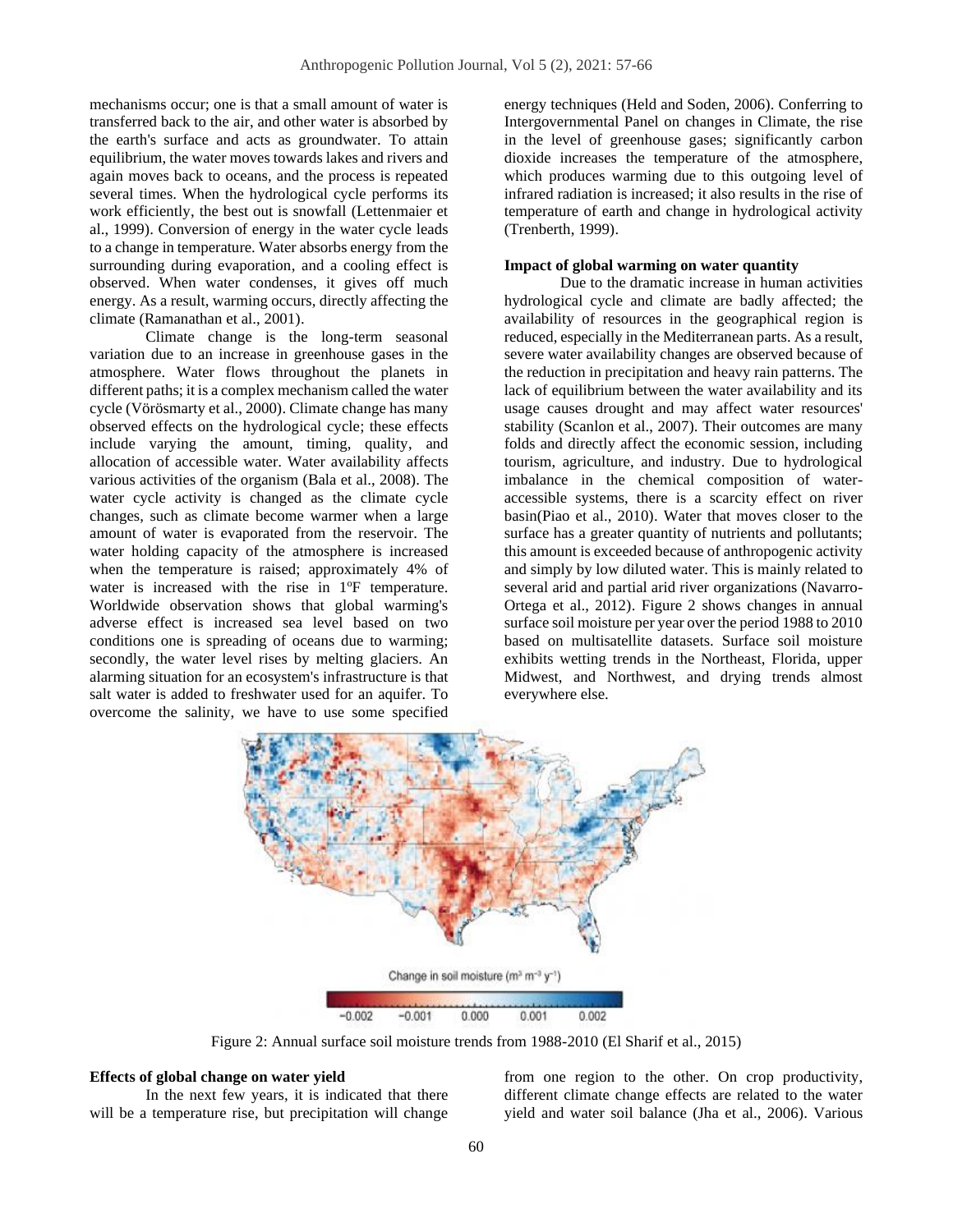physiographic situations are presented in the coniferous forests and high rangeland. Time series input data and global change scenarios are statistically measured by soil water assessment tools (Middelkoop et al., 2001). The most influential water yield parameter is precipitation and temperature or water flow timing (Adam et al., 2009). Water yield is also slightly affected by carbon dioxide, humidity, and radiation (Stonefelt et al., 2000).

#### **Impact of global warming on water quality**

There is a reduction in the tolerance capacity of freshwater as the flow of water is diminished. The water input is essential to evaluate the amount and history of pollutants in rivers and lakes(Schindler, 1997). The recent climatic warming has resulted in marked regime shifts in the biological communities of many Arctic lakes and ponds, and high-latitude regions are particularly sensitive to these threatening effects. Important drivers of these limnological changes include the changes in the deltas, and extent and frequency of spring floods in rivers and lakes, and the duration and amount of ice and snow cover. Other alterations include the disturbances in evaporation and precipitation ratios, significant changes in the quantity and quality of river and lake water because of increased inflows of glacier melting from permafrost, and decreased percentage of precipitation as snow. UV radiations prove damaging as they deplete stratospheric ozone over the north and reduce many Arctic lakes' turbidity.

Likewise, transport of pollutants occurs at a long range, and biomagnification in food chains leads to prominent concentrations of many persistent pollutants, either organic (e.g., insecticides) or metallic (e.g., mercury) in nature. Rapid industrialization, increased human population, metallurgical activities (mining of diamonds, metals, etc.), constructions of roads, seaports, and hydroelectric dams stress the northern aquatic ecosystems. Cumulative effects from these stresses are more severe than the changing climate only (Schindler and Smol, 2006). When the water movement is decreased in little lakes due to anthropogenic activities, then the absorption of solar radiation increases, which results in rising thermoclines. Precipitation of chemicals and pathogenic activity rises because of more excellent retention time and solar radiation. When thermoclines, warmer water, and ice-free periods rise, heat capacity will be increased (Schindler, 2001).

#### **Effects on the quality of drinking water**

As the population dramatically rises, the water flow becomes reduced, which minimizes the quality of drinking water. When urbanization changes, then it changes the quality of water (Wood et al., 2004). The inflow of industrial effluents to oceans is increased on a large scale, where they impart worse effects on the drinking water. Large quantities of fertilizers are used in the agricultural field for the treatment of erosion and wetlands. In the past, virulence pathogens (e.g., *Escherichia*) were a significant issue in all the fields,

including meals and water (Delpla et al., 2009). Elevated pathogens level has led to several species' death because it has more significant potential to cause disease. Many people think that that this problem is dealt with by using chlorination technique more for the availability of better drinking water, but that is not true; the side product that is produced with the protein have various drastic health effects such as mental disturbances, cancer of the bladder (Cantor, 1997)and developed stress (Delpla et al., 2009; LeChevallier et al., 1981). Gastrointestinal diseases are produced on a global level by *Cryptosporidium parvum* (Maass et al., 1962). The rate of drinking water becomes high due to these diseases caused pathogens in the environment diseases. There are the least control and management systems for the availability of drinking water (Schindler, 2001).

#### **Effect on nutrient Cycle**

With the increase of global warming, the soil composition is also changed due to the rise of mean average temperature. The total amount of organic carbon availability varies from winter through summers, although drought changes soil activity leads to the change in activities of the enzyme. The process of nitrification well handles a temperature rise. Warming drastically affects the variability of water availability (Qin et al., 2010). There are seasonal changes in the quality of water which in turn affect the nutrient cycle. A maximum mineralization quantity is achieved by elevated temperature and the amount of nitrogen, phosphorus, and organic matter. Due to the intense precipitation runoff, erosion, and many pollutants transfer into the groundwater, and drinking water availability becomes affected (Delpla et al., 2009).

#### **Impact of global warming on groundwater**

The distributions of groundwaters are dramatically changed by global warming. In dry conditions, the groundwater sources become reduced (Eckhardt and Ulbrich, 2003). Mainly reduction in the alkalinity is observed, which leads to a rise in acidic levels through precipitation in lakes. Its effects are dramatically increased in contrast downstream lake; it increases the sources of chemicals because drought enables groundwater to remain in contact with sediments. The direction and magnitude of water chemistry are evaluated by path flow chemistry substrate, and critical model processes are used (Taylor et al., 2013). However, groundwater comprises a smaller percentage of total earth water, and it is the primary source of water for over 1.5 billion people worldwide. The extinction of groundwater may be an alarming threat to agriculture irrigation, enhancing the buildup the salt in soil (Green et al., 2011). Figure 3 shows the impact of climate change on renewable groundwater resources by the 2050s, for a low emissions scenario. The map also shows the human vulnerability index, which is only defined for areas where the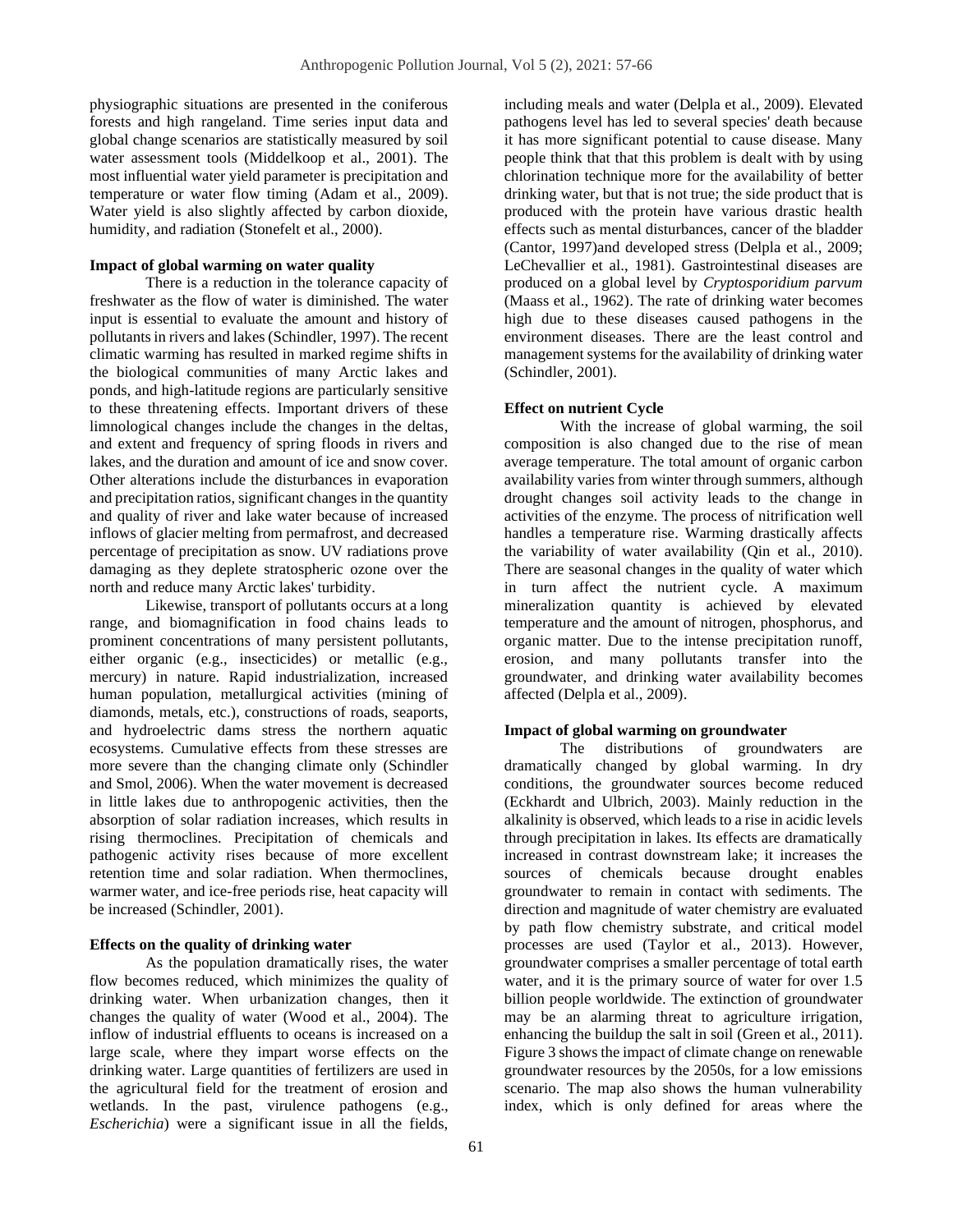groundwater recharge is projected to decrease by at least 10% relative to 1961-1990.



Figure 3: Impact of climate change on groundwater resources by the 2050s (Change, 2014)

## **Impact of global warming on freshwater**

There are many effects of climate change, but fluctuation in the freshwater ecosystem's composition is more pronounced (Woodward et al., 2010). Some effects are that river, and lakes' level surface temperature reaches an elevated point at a higher altitude. At a sizeable intense lake, the hypolimnetic temperature will rise, ice cover on the lake will decrease. Glaciers melt and cause change regime discharge and downfall of pollutants and solute concentration into the water surface (Ficke et al., 2007). Trends will be preceded similarly, and it is predictable that; there is variability in regime flow of rivers concerning changes in intensity, quantity, seasonality, and allocation of precipitation, it caused an increase in the flow of sediments, pollutants and nutrients downfall to the coastal region, variation in evaporation, dynamic flooding and rainfall; it leads to the changes in composition, functions, structure, distribution and water retention time in wetlands (Schindler, 1997). Little lakes in a high global warming period may be diminished, but streams' movement becomes interlinked with lakes and even saline. Climate change has a profound outcome of restoring rivers, wetlands, streams, and lakes regarding its effects on nutrient cycle, temperature, and hydrology (Collins et al., 2010).

#### **Impact of global warming on biota**

Humans are directly related to the biosphere for the sake of survival. The impact of climate change has a significant influence on the ecosystem. Many organisms such as animals and plants migrated to other regions to attain a favorable environment because of global warming. As a result, natural ecosystem agriculture's biological composition is modified, and range variation and effect on pathogenic organisms (Araújo and Luoto, 2007). We cannot correctly measure these complicated processes, but we roughly estimated these processes by the extinction of species and variation in productivity. However, these changes will be secured if rapid measures

are adopted. Another biota affected by climate change is a hardly worse condition due to a reduction in habitats (Minville et al., 2010). The temperature has a known effect on the allocation of various species in the different geographical regions and the rates of growth and nutrient competition (Kareiva et al., 1993). Warmer water causes the toxicity of organisms and rises in the out brakes of algal bloom. The above discussion on the global warming scenario is not well investigated, but warming modifies the aquatic organization and its impacts on interspecific and intraspecific interaction (Pearson and Dawson, 2003).

#### **Climate change and water availability**

Global warming plays a vital role in modifying the hydrological cycle in various parts of the world through weather shift in water movement without any consumption of water holding capacity; these modifications will cause water shortages (T. P. Barnett et al., 2005). So it is observed that that reduction of runoff and the resources of water availability is predictable mainly in the parts that at current climate have little resources and most of the time affected from shortage problem; there organization of precipitation in recent time in many parts of the biosphere causes the decrease of water flow near to the land in warm conditions and increases during cold conditions and perhaps to rise of severe peak discharge in most of the regions of the biosphere the soil moisture will be minimized in warm conditions which would cause to greater frequency of droughts (Urama and Ozor, 2010).

High temperature and increase of variability of rainfall would lead to raising irrigation demand for water availability. The effect of climate change on the ideal growth period and the maximum yield of water is utilized. Global warming enhances changes in both regime seasonal runoff and variability inter-annual runoff. These are essential for water availability as variability occurs in average annual runoff (Christensen et al., 2004). Global change emphasizes the water management committee's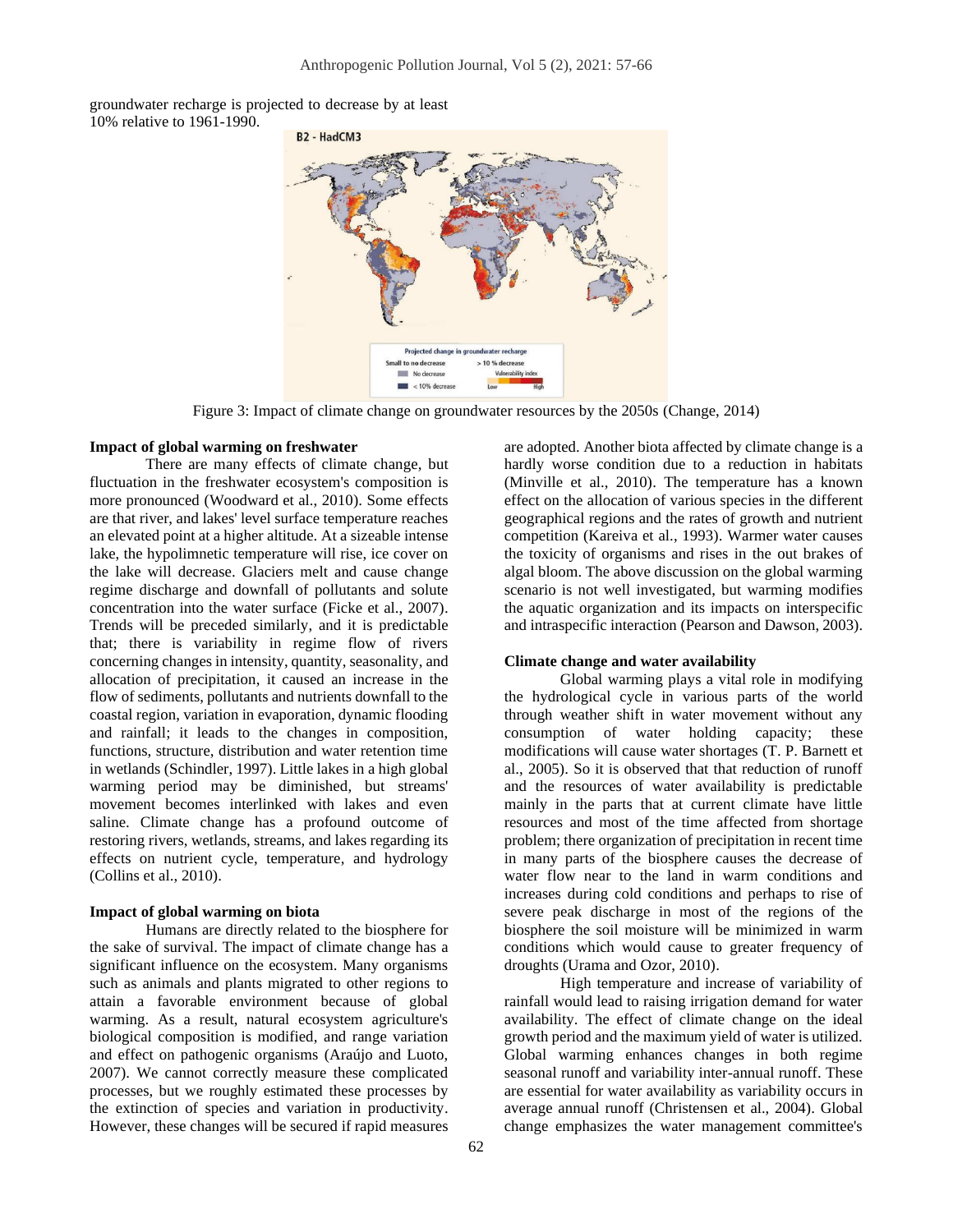critical challenge by taking the initiative in future hydrological properties. Water managers should need to adopt a scenario-based technique that can be easily practiced in all biosphere regions (Arnell, 1999). There is a need to focus on a change assessment and evaluation initiative concerning the policy framework for the effective development of global hydrologic cycle adaptation. This study emphasizes global climate action on river basins to integrate the global researcher's idea to demonstrate a peculiar adaptation technique(Change, 2014).

Humans are an interactive part of the biota ecosystem; they respond to change in the fresh water

of climate change on water availability is only attained when human-induced greenhouse gases concentration should be declined (Grafton et al., 2013). Figure 4 compares the expected percent change in water demand in the US from 2005 to 2060 with and without climate change. 'With climate change' indicates a scenario where current greenhouse gas emission trends continue and 'without climate change' indicates a scenario where greenhouse gas emissions are reduced.

reservoir, causing dramatic change. The positive feedback

## Projected Changes in Water Withdrawals



Figure 4: Projected water demand from 2005 to 2060 (Pryor et al., 2014)

#### **Water availability and its effects on an ecosystem**

Changes in the rate of evaporation affect the availability of water. Elevated temperature accompanied by appreciable variation in precipitation results in a more significant requirement of irrigation water. The precipitation rate would be the same in the whole season, and then there is a greater concentration of atmospheric carbon dioxide (Change, 2001). At the global level, no such tool was utilized that quantify the change of climate concerning water irrigation; the influence of climate change on optimum period of growth and yield of irrigation water has only been assumed (Stakhiv, 1998).

Among all the ecosystems of the world, the freshwater ecosystem occupies larger distribution of organisms. It is an alarming situation for the entire organisms to be extinct due to change in the climate. The cold or snow-dominated river basin and freshwater ecosystem are affected due to fluctuations occurring in water flow (J. Barnett and Adger, 2007). Affected freshwater moves into oceans; it will cause variation in different parameters such as stratification, nutrient availability, salinity, and turbidity. Hypoxia frequency rises when the Mississippi river discharge increases. River discharge reduces due to reforestation and climate change, but there is a vast rainfall shift due to climate changes (Morton, 2007). Freshwaters in different regions demonstrate many differences and similarities in their responses to climatic warming. Comparison is based on

reports from regional committees and long‐term records for several sites where climate warming has been observed during the past two decades.

Additionally, other human adaptations to freshwaters also simulate some of the expected results of climatic warming. Palaeoecological studies of freshwaters may also be considered under climatic warming, and differences in communities were also of interest under different climatic regimes. Physical, chemical, and biological variations in lakes occur majorly. It is essential to consider land-water interactions and a link between climatic warming and human stresses to predict climate change lakes' effects (Schindler, 1997).

#### **Future Aspects**

Greenhouse gases concentration in the atmosphere will rise continuously from the billions of tones by anthropogenic emission (Leavesley, 1994). These concentrations are increased due to rise in earth surface temperature, influence the amount of precipitation, snow cover reduction (permafrost), increased sea level increase in acidity of oceans, alteration in ecosystem properties, and alarming threats to human health (Bellard et al., 2012). There should be environmental, water, and reserve promotion to confirm the receiving quality, quantity, and timing to strengthen their ecological working and their services to society (Waggoner, 1990). In order to study and predict the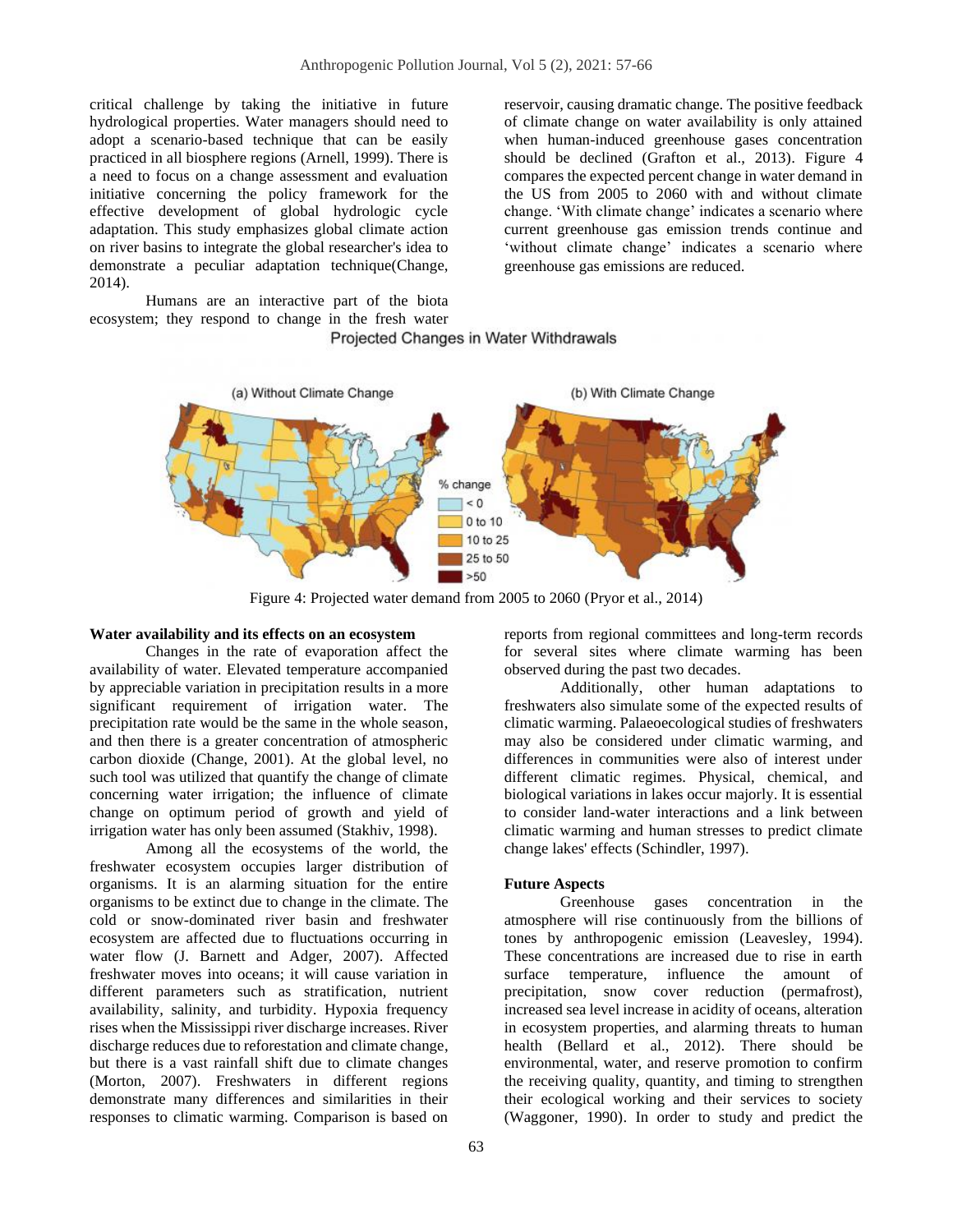greenhouse gasses concentration in the atmosphere, we must use models. The use of various future climate models enables us to provide a complete understanding of these issues and future climate changes (Jackson et al., 2001).

#### **Conclusions**

Regional variables that are changed by global warming cause complications in hydrological cycles. Global warming is one of the major causes of climate change and very harmful for freshwater organizations. It is estimated that the worst adverse effects of global warming will arise in the future, for example, heat stock through which longer drought or flooding may occur. The activity of the water cycle is changed as the climate cycle changes. Global warming's adverse effect is the elevation in sea level due to the spreading of oceans and melting glaciers by warming. The quality and quantity of fresh water in different regions demonstrate many differences and similarities in their climatic warming responses. Many of the fluctuations in lakes and streams are due to climatic warming on terrestrial water bodies. The distributions of groundwaters are dramatically changed by global warming. The more pronounced effect of climate change is the fluctuation in the composition of the freshwater ecosystem. Humans are directly related to the biosphere for their survival. The impact of climate change has a great influence on the ecosystem. Many organisms such as animals and plants migrated to other regions to attain a favorable environment because of global warming. As a result, the biological composition of natural ecosystem agriculture is modified. The temperature has a known effect on the allocation of various species in the different geographical regions and the rates of growth and nutrient competition. Warmer water causes the toxicity of organisms and rises in the out brakes of algal bloom. Climate change also affects the ideal growth period and maximum yield. Water managers should need to adopt a scenario-based technique that can be easily practiced in all biosphere regions. The use of various future climate models enables us to understand these issues and future climate changes.

#### **Conflict of interest**

The authors declare that they have no conflict of interest.

#### **References**

- Adam JC, Hamlet AF, Lettenmaier DP (2009). Implications of global climate change for snowmelt hydrology in the twenty‐first century. Hydrological Processes*,* 23(7):962-972.
- Alcamo J, Flörke M, Märker M (2007). Future long-term changes in global water resources driven by socio-economic and climatic changes. Hydrological Sciences Journal*,* 52(2):247-275.
- Araújo MB, Luoto M (2007). The importance of biotic interactions for modelling species distributions

under climate change. Global Ecology and Biogeography*,* 16(6):743-753.

- Arnell NW (1999). Climate change and global water resources. Global environmental change*,* 9:S31- S49.
- Arnell NW (2004). Climate change and global water resources: SRES emissions and socio-economic scenarios. Global environmental change*,*  14(1):31-52.
- Bala G, Duffy P, Taylor K (2008). Impact of geoengineering schemes on the global hydrological cycle. Proceedings of the National Academy of Sciences*,* 105(22):7664-7669.
- Barnett J, Adger WN (2007). Climate change, human security and violent conflict. Political geography*,*  26(6):639-655.
- Barnett TP, Adam JC, Lettenmaier DP (2005). Potential impacts of a warming climate on water availability in snow-dominated regions. Nature*,*  438(7066):303-309.
- Bates B, Kundzewicz Z, Wu S. (2008). *Climate change and water*: Intergovernmental Panel on Climate Change Secretariat.
- Bellard C, Bertelsmeier C, Leadley P, Thuiller W, Courchamp F (2012). Impacts of climate change on the future of biodiversity. Ecology letters*,*  15(4):365-377.
- Cantor KP (1997). Drinking water and cancer. Cancer Causes & Control*,* 8(3):292-308.
- Carpenter SR, Fisher SG, Grimm NB, Kitchell JF (1992). Global change and freshwater ecosystems. Annual Review of Ecology and Systematics*,*  23(1):119-139.
- Chahine MT (1992). The hydrological cycle and its influence on climate. Nature*,* 359(6394):373- 380.
- Change IPOC (2001). Climate change 2007: Impacts, adaptation and vulnerability. Genebra, Suíça.
- Change IPoC. (2014). *Climate Change 2014–Impacts, Adaptation and Vulnerability: Regional Aspects*: Cambridge University Press.
- Chen Y, Xu Z (2005). Plausible impact of global climate change on water resources in the Tarim River Basin. Science in China Series D: Earth Sciences*,* 48(1):65-73.
- Christensen NS, Wood AW, Voisin N, Lettenmaier DP, Palmer RN (2004). The effects of climate change on the hydrology and water resources of the Colorado River basin. Climatic change*,*  62(1):337-363.
- Collins M, An S-I, Cai W, Ganachaud A, Guilyardi E, Jin F-F, Jochum M, Lengaigne M, Power S, Timmermann A (2010). The impact of global warming on the tropical Pacific Ocean and El Niño. Nature Geoscience*,* 3(6):391-397.
- Delpla I, Jung A-V, Baures E, Clement M, Thomas O (2009). Impacts of climate change on surface water quality in relation to drinking water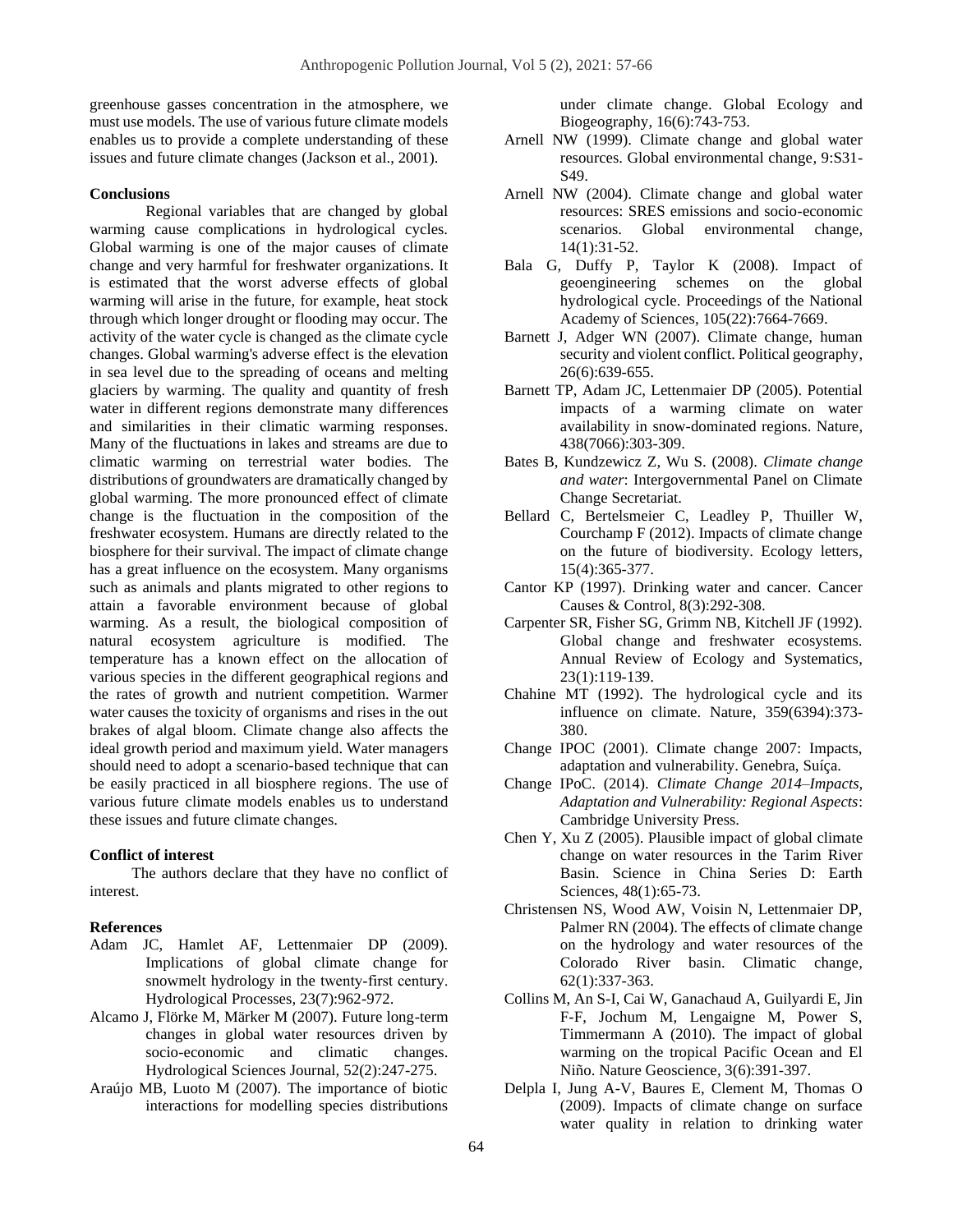production. Environment International*,*  35(8):1225-1233.

- Döll P (2009). Vulnerability to the impact of climate change on renewable groundwater resources: a global-scale assessment. Environmental Research Letters*,* 4(3):035006.
- Eckhardt K, Ulbrich U (2003). Potential impacts of climate change on groundwater recharge and streamflow in a central European low mountain range. Journal of Hydrology*,* 284(1):244-252.
- El Sharif H, Wang J, Georgakakos AP (2015). Modeling regional crop yield and irrigation demand using SMAP type of soil moisture data. Journal of Hydrometeorology*,* 16(2):904-916.
- [Fataei, E.](https://www.cabdirect.org/cabdirect/search/?q=au%3a%22Fataei%2c+E.%22) ; [Monavari, S. M.](https://www.cabdirect.org/cabdirect/search/?q=au%3a%22Monavari%2c+S.+M.%22) ; [Hasani, A. H.](https://www.cabdirect.org/cabdirect/search/?q=au%3a%22Hasani%2c+A.+H.%22) ; [Karbasi,](https://www.cabdirect.org/cabdirect/search/?q=au%3a%22Karbasi%2c+A.+R.%22)  [A. R.](https://www.cabdirect.org/cabdirect/search/?q=au%3a%22Karbasi%2c+A.+R.%22) ; [Mirbagheri, S. A.](https://www.cabdirect.org/cabdirect/search/?q=au%3a%22Mirbagheri%2c+S.+A.%22) (2010) Heavy metal and agricultural toxics monitoring in Garasou river in Iran for water quality assessment, [Asian](https://www.cabdirect.org/cabdirect/search/?q=do%3a%22Asian+Journal+of+Chemistry%22)  [Journal of Chemistry,](https://www.cabdirect.org/cabdirect/search/?q=do%3a%22Asian+Journal+of+Chemistry%22) 22 (4): 2991-3000.
- Fataei E., Monavari SM, Hasani AH, Mirbagheri SA, Karbasi AR, (2011) Surface Water Quality Assessment Using Cluster Analysis: a Case Study of the Gharasou River Basin, Iran, ENVIRONMENTAL SCIENCES (In Persian) 8(2):137-146.
- Ficke AD, Myrick CA, Hansen LJ (2007). Potential impacts of global climate change on freshwater fisheries. Reviews in Fish Biology and Fisheries*,*  17(4):581-613.
- Grafton RQ, Pittock J, Davis R, Williams J, Fu G, Warburton M, Udall B, McKenzie R, Yu X, Che N (2013). Global insights into water resources, climate change and governance. Nature Climate Change*,* 3(4):315-321.
- Green TR, Taniguchi M, Kooi H, Gurdak JJ, Allen DM, Hiscock KM, Treidel H, Aureli A (2011). Beneath the surface of global change: Impacts of climate change on groundwater. Journal of Hydrology*,* 405(3):532-560.
- Held IM, Soden BJ (2006). Robust responses of the hydrological cycle to global warming. Journal of climate*,* 19(21):5686-5699.
- Houghton JT, Callander BA, Varney SK. (1992). *Climate change 1992*: Cambridge University Press.
- Huntington TG (2006). Evidence for intensification of the global water cycle: review and synthesis. Journal of Hydrology*,* 319(1):83-95.
- Jackson RB, Carpenter SR, Dahm CN, McKnight DM, Naiman RJ, Postel SL, Running SW (2001). Water in a changing world. Ecological applications*,* 11(4):1027-1045.
- Jha M, Arnold JG, Gassman PW, Giorgi F, Gu RR (2006). Climate chhange sensitivity assessment on upper mississippi river basin streamflows using SWAT. JAWRA Journal of the American Water Resources Association*,* 42(4):997-1015.
- Kareiva PM, Kingsolver JG, Huey RB (1993). Biotic interactions and global change.
- Lake P (2003). Ecological effects of perturbation by drought in flowing waters. Freshwater biology*,*  48(7):1161-1172.
- Leavesley GH. (1994). Modeling the effects of climate change on water resources—a review *Assessing the Impacts of Climate Change on Natural Resource Systems* (pp. 159-177): Springer.
- LeChevallier MW, Evans T, Seidler RJ (1981). Effect of turbidity on chlorination efficiency and bacterial persistence in drinking water. Applied and environmental microbiology*,* 42(1):159-167.
- Lettenmaier DP, Wood AW, Palmer RN, Wood EF, Stakhiv EZ (1999). Water resources implications of global warming: A US regional perspective. Climatic Change*,* 43(3):537-579.
- Maass A, Hufschmidt MM, Dorfman R, Thomas HA, Marglin SA, Fair GM, Bower BT, Reedy WW, Manzer DF, Barnett MP (1962). Design of waterresource systems.
- Middelkoop H, Daamen K, Gellens D, Grabs W, Kwadijk JC, Lang H, Parmet BW, Schädler B, Schulla J, Wilke K (2001). Impact of climate change on hydrological regimes and water resources management in the Rhine basin. Climatic change*,* 49(1):105-128.
- Milly PC, Dunne KA, Vecchia AV (2005). Global pattern of trends in streamflow and water availability in a changing climate. Nature*,* 438(7066):347-350.
- Minville M, Krau S, Brissette F, Leconte R (2010). Behaviour and performance of a water resource system in Québec (Canada) under adapted operating policies in a climate change context. Water Resources Management*,* 24(7):1333- 1352.
- Morton JF (2007). The impact of climate change on smallholder and subsistence agriculture. Proceedings of the national academy of sciences*,*  104(50):19680-19685.
- Navarro-Ortega A, Acuña V, Batalla RJ, Blasco J, Conde C, Elorza FJ, Elosegi A, Francés F, La-Roca F, Muñoz I (2012). Assessing and forecasting the impacts of global change on Mediterranean rivers. The SCARCE Consolider project on Iberian basins. Environmental Science and Pollution Research*,* 19(4):918-933.
- Nováky B EFFECTS OF GLOBAL WARMING ON WATER RESOURCES AND SUPPLIES.
- Oki T, Kanae S (2006). Global hydrological cycles and world water resources. science*,* 313(5790):1068- 1072.
- Pearson RG, Dawson TP (2003). Predicting the impacts of climate change on the distribution of species: are bioclimate envelope models useful? Global ecology and biogeography*,* 12(5):361-371.
- Piao S, Ciais P, Huang Y, Shen Z, Peng S, Li J, Zhou L, Liu H, Ma Y, Ding Y (2010). The impacts of climate change on water resources and agriculture in China. Nature*,* 467(7311):43-51.